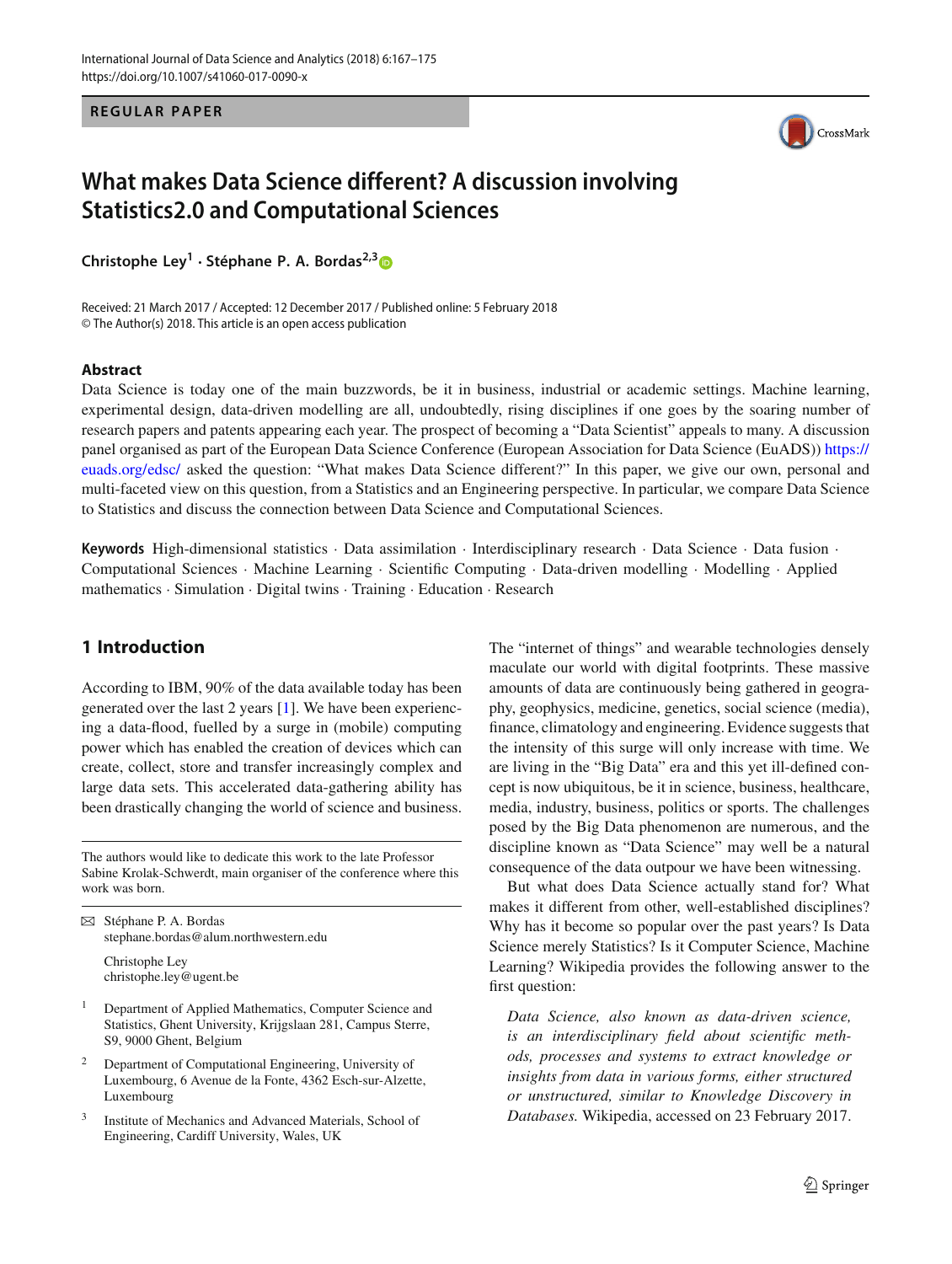This definition, like many others, remains vague and is surely insufficient to differentiate this discipline from its cousins. Many have attempted to define Data Science through articles [\[2](#page-6-1)[–5](#page-6-2)] as well as numerous panel discussions at the highest level as well as conference/seminar presentations. There have also been significant discussions on teaching and education in Data Science [\[6](#page-6-3)[,7](#page-6-4)], approaches to building Data Science teams [\[8\]](#page-6-5) and the use of Data Science for various applications ranging from Social Sciences [\[9\]](#page-6-6) to the material genome initiative [\[10\]](#page-6-7).

But, in spite of all these developments, what has really changed since the 1962 article entitled *"The future of data analysis"* by John W. Tukey in *The Annals of Mathematical Statistics*?

We wish to contribute to this active discussion via the present paper, which is based on a panel discussion to which we contributed during the European Data Science Conference in November 2016 in Luxembourg. The originality of our approach is the combination of two apparently disjoint domains which Data Science may have already brought closer together, namely Statistics and Computational Sciences.

Should the reader wish to delve more into the details of particular Big Data disciplines, the review papers [\[1\]](#page-6-0) and [\[11\]](#page-6-8) are excellent sources of information.

# **2 A simple classification of Data Science approaches**

Before looking at how Data Science approaches can be classified, let us first think of examples of typical Data Science problems. Data Science answers sharp and quantitative questions such as:

Quantify: How many coffee bean futures should I order assuming the temperature in the tropics rises by 5 degrees? This is done using regression algorithms. Detect anomaly: Has this credit card been stolen? Classify and make predictions: Will this aircraft door fail within the next 2,000 flights? How likely is a returning customer to become a regular customer? Given images of a brain, what is the probability that the tumour is located within 10 mm of an eloquent region of this brain? Organise: How is the data organised? For example, clustering algorithms help organise data. This can be useful to predict behaviour and events.

Choose the next step: What innovation directions should this country follow apart from maximising its GDP? These algorithms are known as "reinforcement learning" and can be used to control autonomous systems, for example self-driving cars or climate control systems. They learn by trial and error.

Clearly, attacking such problems in their full complexity requires a serious mathematical arsenal. The mathematical methods behind Data Science applications can seem mystical to the neophyte, see for instance [\[12](#page-6-9)] for open problems in the Mathematics of Data Science. We summarise here very briefly how we believe Data Science methods can be classified. We distinguish between bottom–up and top–down approaches.

In top–down approaches, a model is built which represents the information contained in the data. This is usually a statistical model, for example a regression approach, possibly Bayesian when information is scarce. In practice, what makes a top–down Data Science algorithm successful is the craft with which the above statistical models are used in concert. We discuss some of this orchestration and how Data Science relates to Statistics in the next section.

In bottom–up approaches, on the contrary, the starting point is the data and the model of this data is generated by a computer (and updated continuously as new data is acquired) to match observations. However powerful these methods have become, (skilled) human intervention is still necessary to filter outliers, optimise the learning paradigm to ensure the accuracy of classifications, tune the parameters involved in the model, etc.

In fact, successful Data Science algorithms are usually a combination of the top–down and bottom–up approaches. The top–down approach brings domain- (or application-) knowledge which leads to significant savings in the computing power required by the bottom–up approaches, for example by accelerating classification.

# **3 How does Data Science relate to Statistics?**

## **3.1 Nomen est omen**

The first author has recently asked the students of his Data Mining class what the word Data Science meant to them. After a long silence, the following answer came: "Data Science is the discipline that makes sense out of data". For a statistician such an answer is surprising, as this is precisely what Statistics aims to do. What causes this difference in perception between professional statisticians and non(or not yet)-statisticians? The reason is simple: Data Science seems, just by its name, to be a more data-oriented area than Statistics. And more attractive. If you say to a random person on the street that you are a statistician, the typical reaction of that person is to think you are dealing with spreadsheets, which can seem monotonous as job. However, if you happen to say you are a data scientist, then that same person will have no clue about your job, yet he/she will have the feeling your job must be exciting. The core task is in both cases data analysis, but the marketing effect of the name Data Science is incontestable.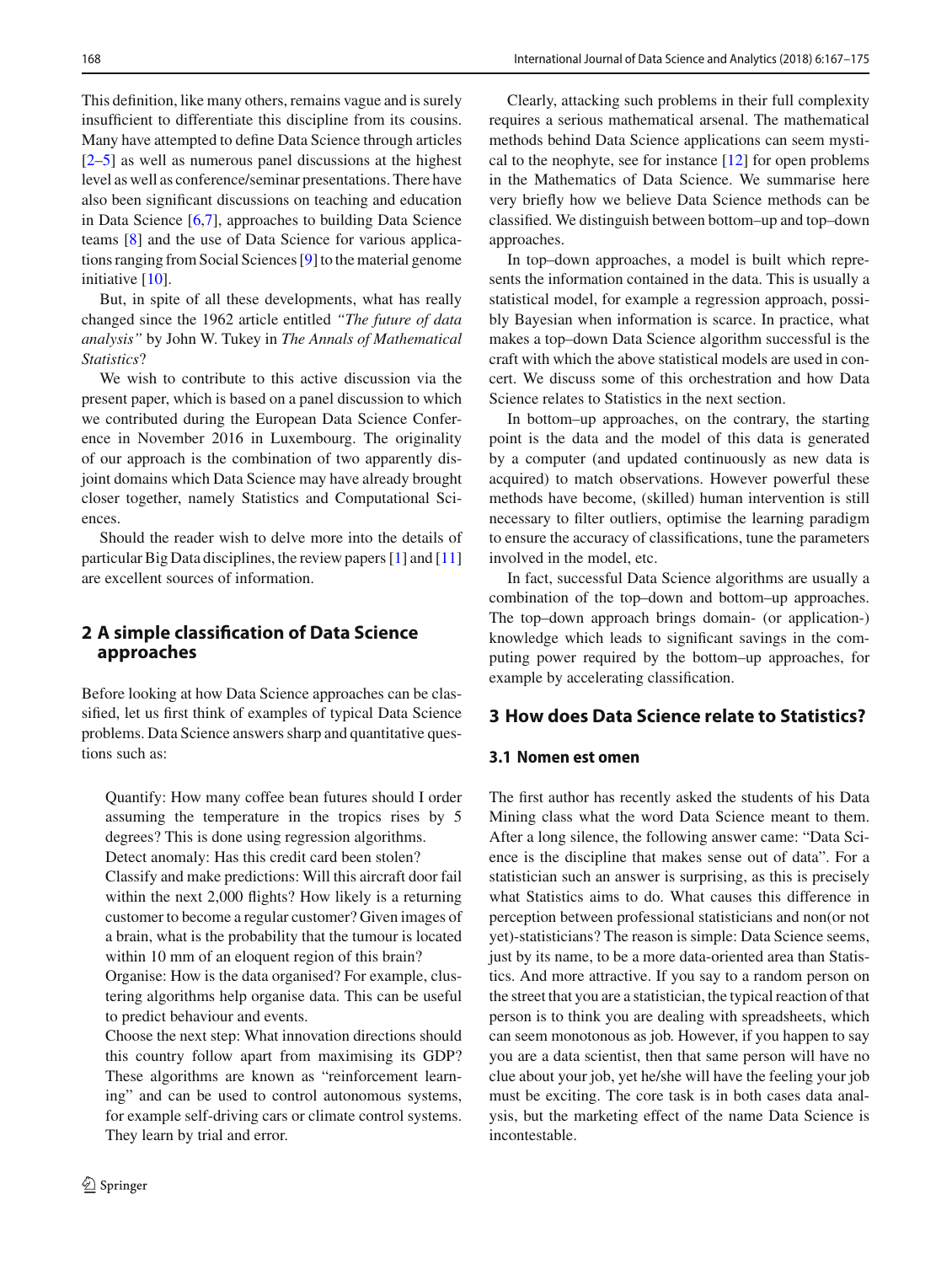A similar effect happens to prevail also among people with an advanced understanding of data analysis. While Statistics appears to be a rigid field, filled with rules to follow and warnings of how to correctly quantify the uncertainty inherent to any data set, Data Science seems to invite theoreticians and practitioners to play around with data in an unrestricted way. This is, again, just a subjective impression.

#### **3.2 Statistics in the Big Data era**

A core role of Statistics is the quantification of the uncertainty accompanying any data analysis. Sir Ronald Fisher has laid a solid mathematical background for this endeavour in the beginning of the 20th century. Estimation, testing and regression procedures were devised on the basis of this formalism. These methods, however, can no longer be blindly applied to 21st-century data which happen to be complex and occur in unprecedented quantities. We illustrate this statement through two classical statistical procedures:

• Linear regression: suppose we are interested in modelling the relationship between a one-dimensional outcome variable *Y* and *p* one-dimensional predictors  $X_1, \ldots, X_p$ , and we have good reasons to believe the relationship to be of the form

$$
Y = \beta_0 + \sum_{i=1}^p \beta_i X_i + \epsilon,
$$

where  $\epsilon$  is an error term (typically assumed to follow a normal distribution) and  $\beta_0, \beta_1, \ldots, \beta_p$  are the regression parameters we need to estimate. The standard solution to this estimation problem is least squares estimation. This approach works very well as long as the number *n* of observations  $((Y_1, X_{11},..., X_{1p}),..., (Y_n, X_{n1},$  $\ldots$ ,  $X_{np}$ ) is larger than the dimension *p*. However, in many data sets nowadays the situation is rather reversed, with *p* being larger than *n*. Think of Genetics, where every single gene should in principle be taken into account to measure the impact of a new treatment. Least squares estimation breaks down in such a context because the empirical covariance matrix is no longer invertible. As a response, variable selection methods have been proposed. This idea is based on the belief in sparsity: the majority of predictors, here genes, shall only have a very small, irrelevant impact on the outcome variable, hence

should be discarded. Variable selection does precisely this: it focusses on a small number of predictors that really do matter in the linear regression. Linear regression combined with variable selection can deal with  $p > n$  situations. The perhaps most famous example is the socalled Lasso regression of [\[13](#page-6-10)].

• Hypothesis testing: suppose we have *n* data points  $X_i =$  $(X_{i1}, \ldots, X_{ip})'$ ,  $i = 1, \ldots, n$ , of dimension *p* and we wish to perform a typical hypothesis testing problem of the form  $\mathcal{H}_0$ :  $\mu = \mu_0$  versus the alternative  $\mathcal{H}_1$ :  $\mu \neq \mu_0$  for  $\mu_0$  some particular value of the parameter  $\mu$ (which can be a parameter of location, scatter, skewness, etc.). Suppose that the classical (meaning  $n \to \infty$  while *p* remains small) asymptotic distribution of the associated test statistic  $T_p^n$  follows a chi-square distribution with *p* degrees of freedom, which we denote  $\chi_p^2$ , and that  $\mathcal{H}_0$ is rejected whenever  $T_p^n > \chi_{p;1-\alpha}^2$ , the  $\alpha$ -upper quantile of the  $\chi_p^2$  distribution. Now, when the dimension *p* itself becomes very large, potentially larger than *n*, this test becomes worthless as the chi-square distribution will diverge (recall that its expectation is *p* and its variance is 2*p*). Consequently, the test statistic needs to be modified, for instance into

<span id="page-2-0"></span>
$$
\tilde{T}_p^n := \frac{T_p^n - p}{\sqrt{2p}} \xrightarrow[n \to \infty]{} \frac{X_p - p}{\sqrt{2p}} \xrightarrow[p \to \infty]{} \mathcal{N}(0, 1) \tag{1}
$$

where  $X_p$  stands for a  $\chi_p^2$  random variable and  $D$  means convergence in distribution. From [\(1\)](#page-2-0) we see that comparing the modified test statistic  $\tilde{T}_p^n$  to quantiles of the standard normal distribution would allow us to have a new large-*p* test for our hypothesis of interest, provided the so-called  $(n, p)$ -asymptotic result from  $(1)$  holds true. Indeed, as both *n* and *p* grow large, there is no guarantee that the limit when both  $n$  and  $p$  go to infinity can be calculated by first letting *n* become large and then *p*. This must be formally proved. In certain cases it turns out to be a valid manipulation, but in other situations it does not and the initial test statistic must be changed more substantially. An example of such distinct situations is provided in the seminal paper by Ledoit and Wolf [\[14\]](#page-6-11) who considered scatter matrices.

These two examples underline two novel challenges statisticians are facing when dealing with Big Data. The need to cope with such data has given rise to a popular new research direction, called high-dimensional statistics (see, e.g. [\[15](#page-6-12)]). Besides this new research line, the entire field of Statistics has undergone changes as a reaction to the new data paradigm<sup>1</sup>. Supervised and unsupervised learning, shrinkage techniques, graphical models, data mining, functional data analysis and methods to deal with intractable likelihood models are just a few of the new hot topics in statistical research. There is also an increasing trend towards Statistics occupying a

<span id="page-2-1"></span><sup>&</sup>lt;sup>1</sup> Samworth in  $[16]$  $[16]$  provides a concise and very accessible overview on the new data-driven statistical research.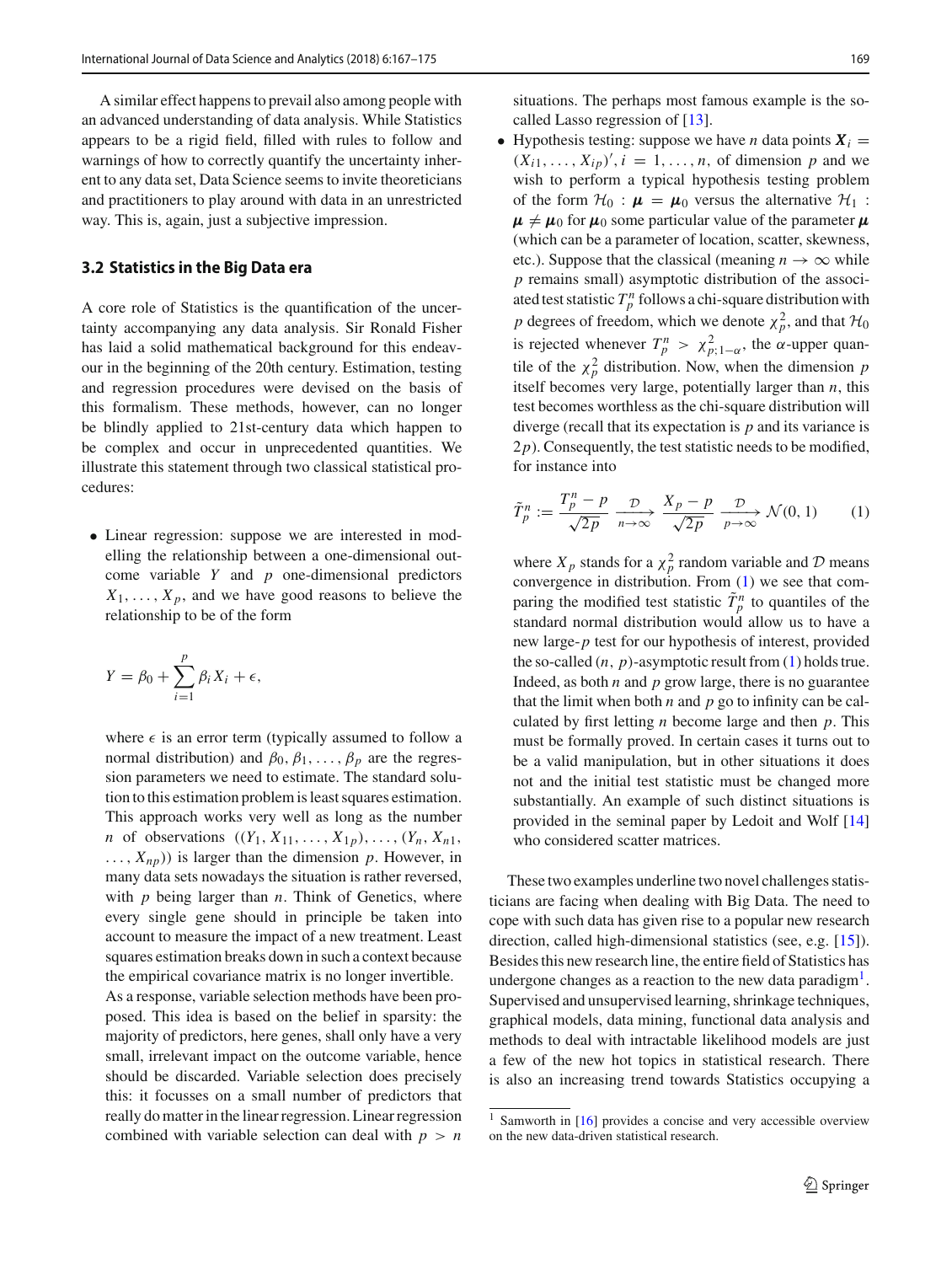central role in Science in general, as discussed in the next section.

## **3.3 Data Science = Statistics2.0**

The idea of a statistician (or mathematician) working in an Ivory Tower is obsolete. Several fields are in need of statisticians to help them analyse their data; conversely, significant advances in Statistics have been driven by such demands and the collaboration with experts having complementary knowledge. The Big Data era offers Statistics plenty of new possibilities and has brought this traditional field to the limelight of modern scientific research. The era of data may be that of the rebirth of Statistics. Hal Varian, chief economist of Google, said in 2009 "*I keep saying the sexy job in the next ten years will be statisticians. People think I'm joking, but who would've guessed that computer engineers would've been the sexy job of the 1990s?*".

Where precisely lies the boundary between modern Statistics and Machine Learning? How much Statistics is present in Computational Biology, in Bioinformatics? Health Sciences have benefitted enormously from tailor-made statistical research, see [\[17\]](#page-6-14) for examples. The same holds true for Systems Biomedicine, Finance and Environmetrics, among many others. Diggle in [\[17\]](#page-6-14) expresses his opinion that Statistics is actually the Data Science of our modern times. We concur with him and like to say that Data Science is actually Statistics2.0, hereby underlining the new orientation Statistics has taken.

## **4 How does Data Science relate to Computational Sciences?**

The soaring amount of data has brought a new life to Statistics, and by doing so has also opened new doors to the discipline known as "Computational Sciences" or "Scientific Computing." We discuss briefly in this section how Data Science relates to Computational Sciences and how it may revolutionise the way we think about modelling, simulations and computations and enable a transformation of the engineering ecosystem.

First, let us agree that Science is defined as *the activity concerned with the systematic acquisition of knowledge and is an enterprise that builds and organises knowledge in the form of testable explanations and predictions about the universe*. Engineering we define as *the application of scientific and practical knowledge for the benefits of mankind*. For example, Theodore von Kármán, a leading mathematician, aerospace engineer and physicist, developed theories for aerodynamics, in particular supersonic and hypersonic airflow characterisation, which have been essential to the design and fabrication of modern jet engines and rockets. Computational Sciences have been an essential tool for such theories to bear upon modern design approaches.

To produce new knowledge and apply this knowledge to practical fields, scientists and engineers use the "scientific method" which tests statements that are logical consequences of scientific hypotheses (theories or computer models and simulations) through repeatable experiments and observations. This production of knowledge has been fuelled by a significant revolution which has taken place over the last 50 years, through which a new, inherently multi-disciplinary pillar of Science has emerged to complement these theories and observations: Computational Sciences. Computational Sciences is the tri-disciplinary endeavour concerned with the use of computational methods and devices to enable scientific discovery and engineering applications in Science.

In this new era, the wealth of Data has transformed the world of scientific discovery and engineering innovation. We believe that the fusion of Computational Sciences with Data Science will lie at the core of future scientific and engineering research. A new ability will play a central role, namely that of extracting knowledge from this wealth of information by storing, compressing, classifying, ordering and analysing data.

In particular, we will witness the emergence of smart systems, able to adapt to their environment through advanced data gathering and treatment approaches. These developments will be multi-disciplinary with Mathematics, in particular Statistics and Numerical Analysis, as well as Computer Science at its core.

In short, the fusion of Computational Sciences, a halfcentury old scientific field, with Data Science, which could be argued is a modern embodiment of Statistics, will fuel the development of exciting new research, technology and businesses. The interested reader can refer to [\[18](#page-6-15)[,19](#page-6-16)].

## **5 Interdisciplinarity aspects**

Data Science is, by definition, an interdisciplinary field. It incorporates knowledge from Statistics, Computer Science and Mathematics and hence can tackle challenging application domains which had remained out of reach because of a combined lack of data and computer power. In what follows we shall illustrate this interdisciplinary nature of Data Science by means of two case studies.

#### **5.1 Case study 1: protein structure prediction**

Predicting the correct three-dimensional structure of a protein given its one-dimensional protein sequence is a crucial issue in Life Sciences and Bioinformatics. Massive databases of DNA and protein sequences have become available, and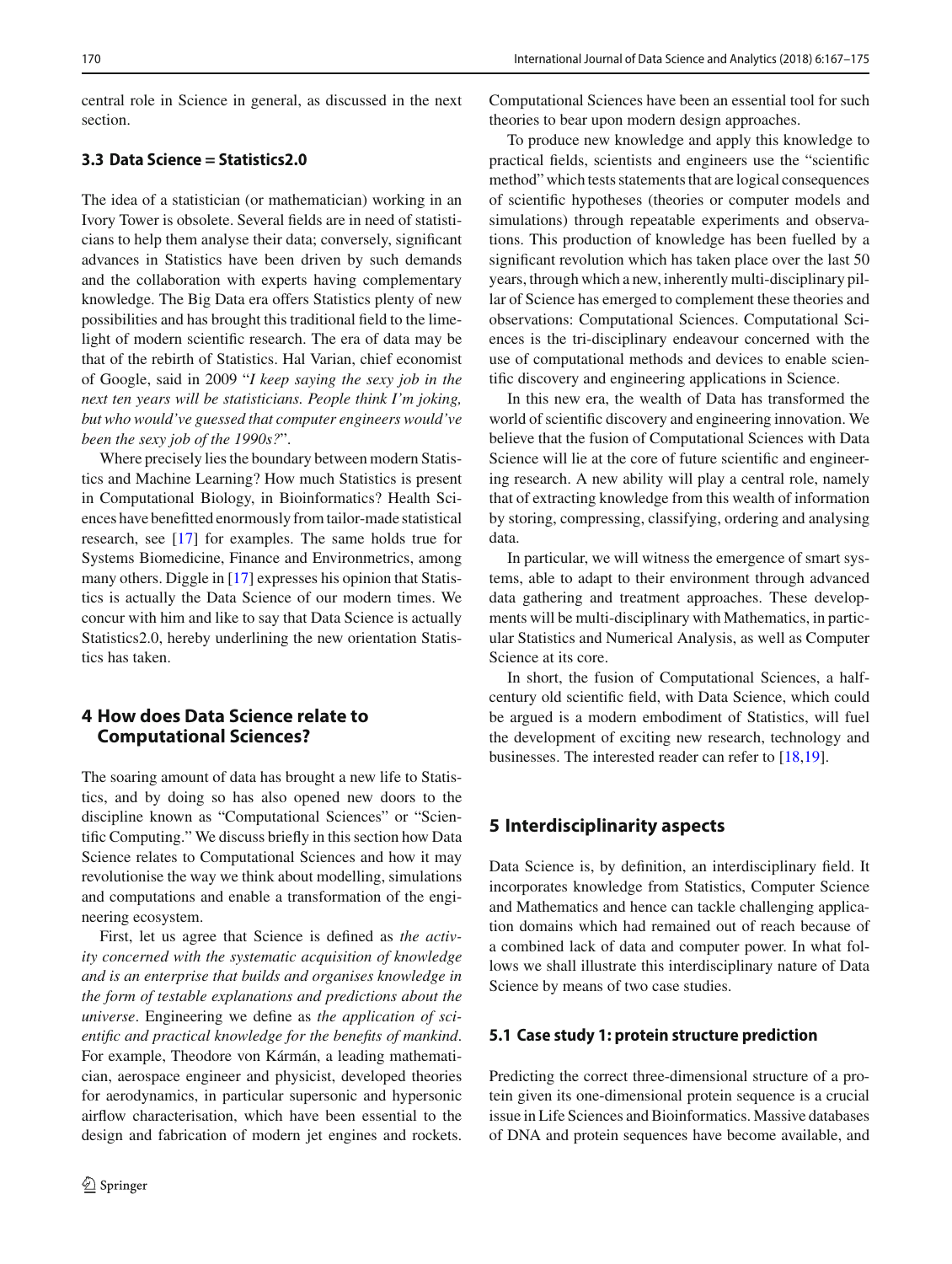many research groups are actively pursuing their efforts to solve the protein folding problem.

A promising approach has been put forward by the research group of Prof. Thomas Hamelryck from the University of Copenhagen. It combines inputs from Biology, Statistics, Machine Learning, Physics and Computer Science, and hence is a nice example of Data Science in action. One of their main ingredients are graphical models from Machine Learning such as dynamic Bayesian networks, which they analyse from a statistical physics standpoint. An essential part of every protein sequence are the dihedral angles between certain atoms. Predicting their most likely values is a key component in understanding the protein structure at a local level. These pairs of angles, however, are no typical quantities since  $0°$  and 360 $°$  represent the same value, hence pairs of angles need to be represented as data points on a torus. Devising statistical models and methods for such data is part of a research stream called Directional Statistics (see the book [\[20\]](#page-6-17) for a recent account) and requires, besides Mathematics, also Computer Science skills. Finally, the Hamelryck group uses probability kinematics to combine their findings on local and non-local structures in a meaningful way.

We refer the interested reader to the monograph [\[21](#page-6-18)] for details about this approach.

#### **5.2 Case study 2: Digital Twins in engineering and personalised medicine**

Our second case study is concerned with the problem of data-driven model selection in engineering and medical simulations. We split the discussion in two parts, starting with engineering applications in which digital twins are the most advanced and where ethical considerations are more easily addressed.

All systems devised today in Engineering fall within the category of Complex Systems, i.e. *a system composed of many components which interact with each other.* Natural systems such as the human body or the environment are other examples of Complex Systems. It is not possible to study, design and optimise complex systems using analytical methods, i.e. hand calculations. Recourse is always made to some type of mathematical model, usually a set of partial differential equations (PDEs). The resulting problem is solved numerically using a wide variety of *discretisation methods* including finite element methods [\[22](#page-6-19)[–26\]](#page-6-20), finite differences, meshfree methods [\[27](#page-7-0)], isogeometric approaches [\[28](#page-7-1)[,29\]](#page-7-2), geometry independent field approximation [\[30](#page-7-3)[,31](#page-7-4)], scaled-boundary finite elements [\[32](#page-7-5)[–36\]](#page-7-6), boundary element approaches [\[37](#page-7-7)], enriched boundary elements [\[38\]](#page-7-8) or combinations thereof [\[39](#page-7-9)[–41\]](#page-7-10).

Discretisation methods have been subject to a large amount of research but a much more difficult task is the choice of a suitably descriptive mathematical model. In other words, computational engineers need to answer the question: "What is the best model for this system given computational constraints and the quantities I am interested in?" Once the model is chosen, selecting a suitable discretisation approach is usually straightforward.

Let us look at this problem of *model selection* via two connected examples. First, consider modern engineering materials, such as composites which have been developed to perform well in increasingly challenging environments<sup>2</sup>. The durability of gigantic composite structures such as the Airbus A380, over 79 m in wingspan, is influenced by physical phenomena occurring at the scale of carbon fibres which are around 5 microns in diameter. The brute-force approach consisting of including all carbon fibres in the simulation of 1 cubic millimetre of composite material would require solving a set of 8 billion equations in 8 billion unknowns, making the problem intractable over the size of the aircraft. The task of the computational engineer is therefore to select a model which can deal with engineering-scale simulations in a computationally affordable manner, but preserves the important effects taking place at the smaller scales.

Once a suitable model has been selected, the associated parameters must be identified in light of experimental observations, i.e. the model must be calibrated. In Materials Engineering, the traditional approach to this has been to perform experiments within laboratory conditions, which are most often far removed from those which the structure or system will undergo during its service life, in particular when harsh environmental effects are of interest. Statistical approaches can be used, but they only partially overcome the hurdle as they are reliant upon predefined statistical distributions, which do not account for "unknown unknowns" or in-service conditions which were not considered during the experimental campaigns, "rare events" in particular. Parameter and model identification and selection are, today still, open problems.

Increasingly miniatured and versatile sensing devices, embedded into engineering and natural systems offer an exciting alternative to traditional (and insufficient) "Experiment-in-the-lab-to-model-behaviour-in-the-field" approaches by leveraging (Big) Data gathered on the fly, during the service life of the system to drive model selection and parameter identification.

To achieve this, Statistics (namely Bayesian inference) and Machine Learning methods [\[42](#page-7-11)[–47](#page-7-12)] have been leveraged for a few years. The Bayesian paradigm, in particular, enables

<span id="page-4-0"></span> $2 \text{ In particular for space applications where not only mechanical but}$ radiation and thermal effects become critical.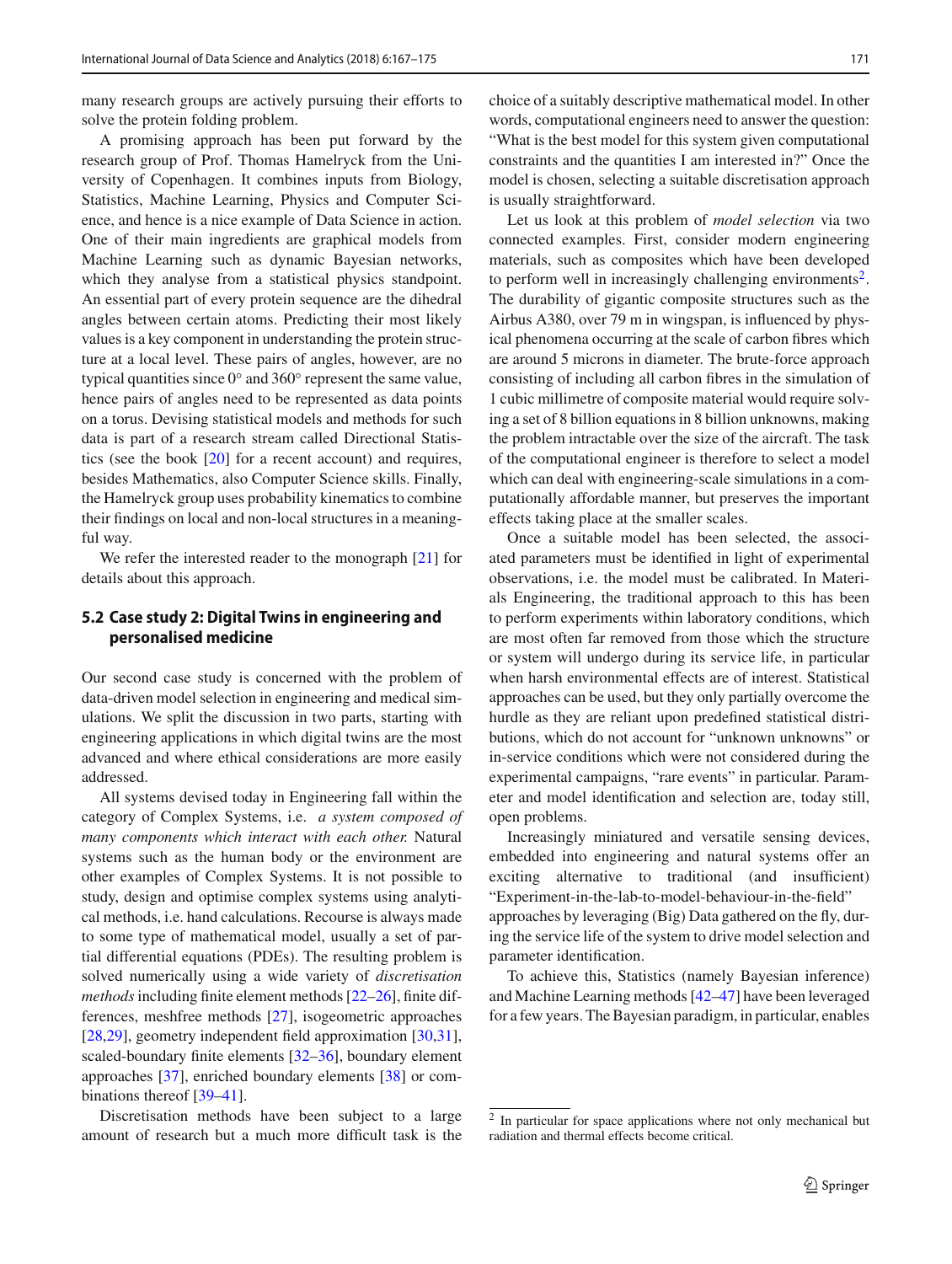the enrichment of prior (expert) knowledge about the system with new data, as it is being acquired. $3$ 

Whilst important in Engineering, the need to update models on the fly as new data becomes available in order to better control Engineering Systems is strictly necessary in Personalised Medicine where all patients are different and in vivo experiments are not possible. In this field, it is necessary to infer the best possible model for a patient from *a priori* knowledge obtained from other patients. Successful approaches have been recently published [\[19](#page-6-16)[,47\]](#page-7-12) which enable predictive science in Medicine, for example for lasertreatment of tumours  $[42]$ . The reader is referred to  $[47]$  for a recent discussion of the emerging field known as "Computer-Guided Predictive Medicine", to [\[52\]](#page-7-13) for applications to brain tumour model personalisation and to [\[53](#page-7-14)] for sparse Bayesian image registration.

This quest for on-the-fly data assimilation and fusion into computer models has been fuelling the development of "digital twins", a digital replica of the real system, which lives a "digital life" in parallel to the real system and can be interrogated to make decisions. These "twins" require predictive, high-fidelity models to learn from real-time data acquired during the life of the system, accounting for "real" conditions during predictions. These Twins could enable to predict the motion of target areas during surgery with predefined accuracy [\[54](#page-7-15)[–56](#page-7-16)] or fuel virtual reality engines [\[57](#page-7-17)] enabling the surgeons to "see through" the patient, investigate the potential response of a patient to a given treatment [\[58](#page-7-18)]. Digital Twins could also enable to transition from "factors of safety" and associated over-engineering to adaptive structures and systems which adapt to their environment [\[59](#page-7-19)[–64](#page-8-0)]. For this revolution to take place, Data Science approaches must be harnessed by computational scientists. This will require significant multi-disciplinary efforts in educating the next-generation computational and data scientists.

## **6 Conclusions and discussion**

We discussed in this paper what we believe makes Data Science different. We offered various interpretations of Data Science and differentiated between bottom–up and top–down Data Science approaches.We also defined Science, Engineering and Computational Sciences/Scientific Computing and attempted to relate Data Science to these more established disciplines. Through personal examples and two case studies, we provided possible explanations for the singularity of Data Science.

In short, we conclude that Data Science enhances the traditional and more conservative world of Statistics with

advanced algorithms to enable us to make sense out of soaring amounts of data. Here are our conclusions:

- Data Science fuses the fields of Statistics, Mathematics and Computer Science. Computers are of key importance in Data Science, in particular for bottom–up approaches, but the creation of suitable models, mandatory to make these approaches computationally tractable, requires expert knowledge which we believe will be brought forward by statisticians. In this sense, we perceive Data Science as a modernised version of Statistics, which we term Statistics 2.0.
- Data Science has the potential to have strong impact in application domains, in particular on Engineering and Medicine. Some of the exciting applications of Data Science include the delivery of the next-generation smart and autonomous devices able to learn from and adapt to their environment.
- Through a crafty coupling with Computational Sciences, Data Science can help create "digital twins" of complex systems. Those are replicas of the actual system which live a parallel, virtual/digital life and can be interrogated in order to make decisions on the (cyber-)physical system itself.
- Data Science is an attractive name which makes Data Science sound young, exciting, innovative, and partially mysterious. This may endow those entering this field with a particularly creative and less conservative mindset than in other, more established disciplines.
- Data Science is the right discipline at the right time: the data deluge creates urgent needs and challenging problems, in academia, industry and business. Spurred by a rapid increase in computer power and the ability of mobile devices to generate large amounts of data everywhere we leave our digital footprints, Data Science appears to be the tailor-made discipline to help make sense out of (very) large amounts of data.

Having made the above reflections, there are a number of points which seem important to us going forward in the world of Data Science:

- Ensure that we do not fall for the "hype of Data Science" and ignore theories to the benefit of algorithms. There is need for a "scientist in the loop" even when bottom–up approaches are advocated[.4](#page-5-1)
- Devise suitable training programmes at all levels, in particular through continuing education, in order to help

<span id="page-5-0"></span><sup>3</sup> A discussion of pros and cons of the Bayesian approach for model calibration is provided in [\[48](#page-7-20)[–51\]](#page-7-21).

<span id="page-5-1"></span><sup>4</sup> A referee pointed out to us that "part of the industry tends to confuse Data Science with the ability to use the (penalised)logistic regression in Python". Data Science is obviously much more than that, as our article and the numerous references clearly demonstrate.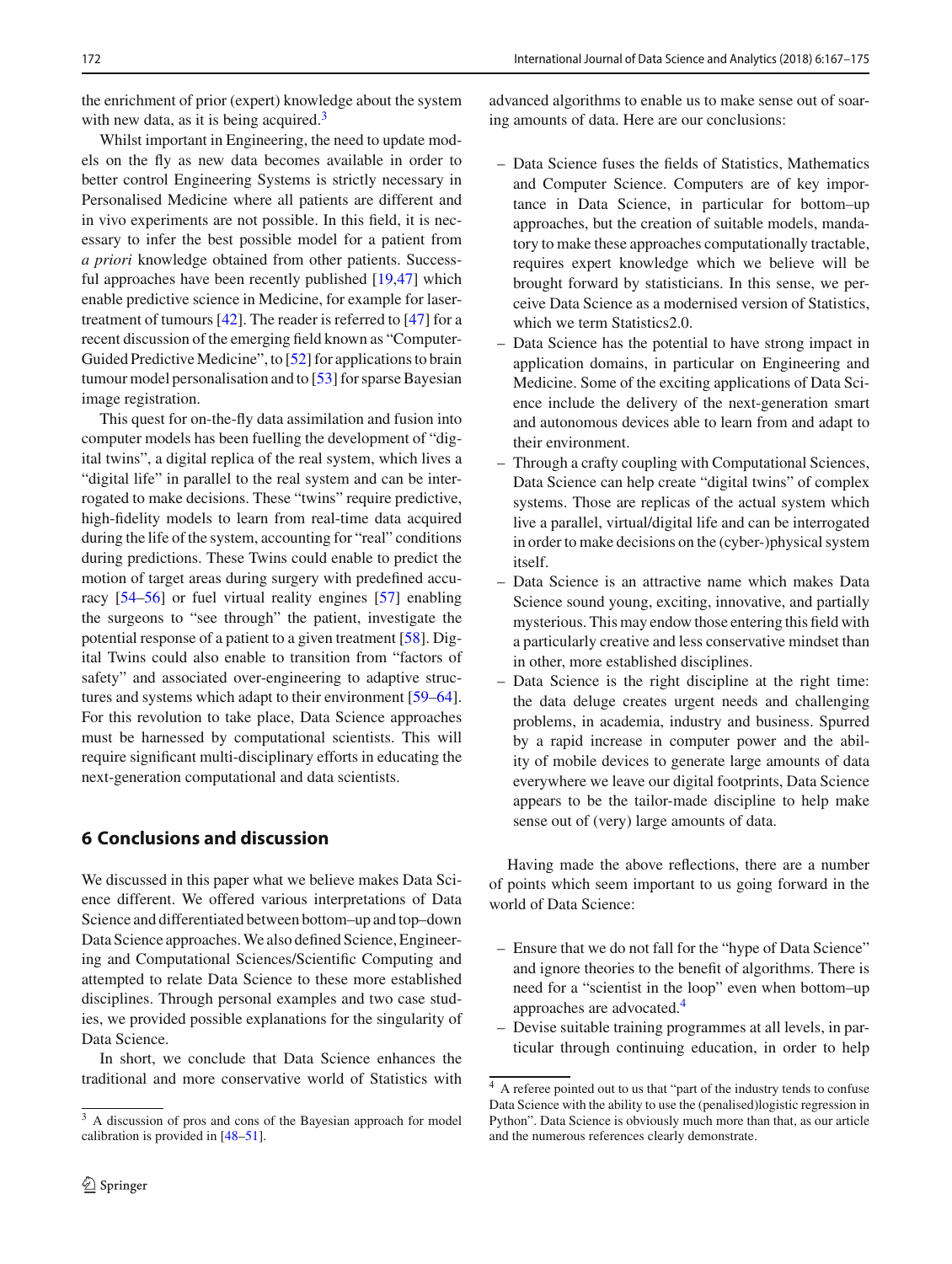create sound careers for data scientists, at the interface between Statistics and Computer Science, with robust mathematical foundations.

- Nurture an intellectually coherent core relying on Mathematics, Statistics and Computer Science to provide rigourous abstractions to application domains and receiving in return stimulating problems and challenges to address.
- Develop research and teaching programmes at the interface between Computational Sciences and Data Science.
- Foster communication between the disciplines at play by encouraging jargon-free discussions and joint conferences.

In our opinion, an exciting research direction lies at the interface between bottom–up and top–down approaches. In many systems, pure computing power and algorithms are insufficient to obtain results within a reasonable time frame. At the same time, full mathematical models involving the full complexity of the system at hand are also computationally intractable, for example in quantum physics [\[65](#page-8-1)[–69\]](#page-8-2). Building such hybrid strategies, we expect, will continue to be exciting research directions, at the interface between Statistics, Computer Science and application domains, see, e.g. [\[70](#page-8-3)[–72](#page-8-4)]. These hybrid approaches will provide users with a new way to design experiments, based on data acquired on the fly [\[73](#page-8-5)[,74](#page-8-6)].

We presented what are but our personal opinions. The reader is free to disagree with us.We hope nonetheless to have contributed a fresh and multi-disciplinary view to the understanding of what makes Data Science different and hence so popular as discipline.

**Acknowledgements** We wish to thank the guest editors of this special issue as well as two anonymous referees for useful comments and suggestions on our paper, and Sabine Krolak-Schwerdt for inviting us to the discussion panel at the European Data Science Conference.

**Open Access** This article is distributed under the terms of the Creative Commons Attribution 4.0 International License [\(http://creativecomm](http://creativecommons.org/licenses/by/4.0/) [ons.org/licenses/by/4.0/\)](http://creativecommons.org/licenses/by/4.0/), which permits unrestricted use, distribution, and reproduction in any medium, provided you give appropriate credit to the original author(s) and the source, provide a link to the Creative Commons license, and indicate if changes were made.

## **References**

- <span id="page-6-0"></span>1. Sagiroglu, S., Sinanc, D.: Big data: a review. In: International Conference on Collaboration Technologies and Systems (CTS). IEEE 2013, pp. 42–47 (2013)
- <span id="page-6-1"></span>2. Hayashi, C.: What is data science? Fundamental concepts and a heuristic example. In: Hayashi, C., Yajima, K., Bock, H.H., Ohsumi, N., Tanaka, Y., Baba, Y. (eds.) Data Science, Classification, and Related Methods, pp. 40–51. Springer, New York (1998)
- 3. Loukides, M.: What is data science, Big Data Now. Current Prespectives from O'Reilly Radar. Media, Inc., Sebastopol (2011)
- 4. Akerkar, R., Sajja, P.S.: Intelligent Techniques for Data Science, 1st edn. Springer, Switzerland (2016). [https://doi.org/10.1007/978-3-](https://doi.org/10.1007/978-3-319-29206-9) [319-29206-9](https://doi.org/10.1007/978-3-319-29206-9)
- <span id="page-6-2"></span>5. Kitchin, R.: Big Data–hype or revolution? In: Sloan, L., Quan-Haase, A. (eds.) The SAGE Handbook of Social Media Research Methods, p. 27. SAGE, Beverley Hills (2017)
- <span id="page-6-3"></span>6. Hicks, S.C., Irizarry, R.A.: A guide to teaching data science. arXiv preprint [arXiv:1612.07140](http://arxiv.org/abs/1612.07140) (2016)
- <span id="page-6-4"></span>7. Tang, R., Sae-Lim, W.: Data science programs in US higher education: an exploratory content analysis of program description, curriculum structure, and course focus. Educ. Inf. **32**(3), 269 (2016)
- <span id="page-6-5"></span>8. Patil, D.: Building Data Science Teams. O'Reilly Media, Inc., Sebastopol (2011)
- <span id="page-6-6"></span>9. Cioffi-Revilla, C.: Unpublished: link to paper on Researh Gate (2016)
- <span id="page-6-7"></span>10. McDowell, D.L., Kalidindi, S.R.: The materials innovation ecosystem: a key enabler for the materials genome initiative. MRS Bull. **41**(04), 326 (2016)
- <span id="page-6-8"></span>11. Cao, L.: Data science: a comprehensive overview. ACM Comput. Surv. (CSUR) **50**(3), 43 (2017)
- <span id="page-6-9"></span>12. Bandeira, A.S.: Ten lectures and forty-two open problems in the mathematics of data science. Lecture Notes (2015)
- <span id="page-6-10"></span>13. Tibshirani, R.: Regression shrinkage and selection via the lasso. J. R. Stat. Soc. Ser. B (Methodol.) **58**(1), 267 (1996)
- <span id="page-6-11"></span>14. Ledoit, O., Wolf, M.: Some hypothesis tests for the covariance matrix when the dimension is large compared to the sample size. Ann. Stat. **30**(4), 1081 (2002)
- <span id="page-6-12"></span>15. Bühlmann, P., Van De Geer, S.: Statistics for High-Dimensional Data: Methods, Theory and Applications. Springer, New York (2011)
- <span id="page-6-13"></span>16. Samworth, R.J.: Big Data: A New Era for Statistics, pp. 43–46. The Eagle, Bryan (2014)
- <span id="page-6-14"></span>17. Diggle, P.J.: Statistics: a data science for the 21st century. J. R. Stat. Soc. Ser. A (Stat. Soc.) **178**(4), 793 (2015)
- <span id="page-6-15"></span>18. Willcox, K., Bounova, G.: Mathematics in engineering: identifying, enhancing and linking the implicit mathematics curriculum. In: Proceeding of the 2004 American Society for Engineering Education Annual Conference and Exposition, American Society for Engineering Education, pp. 1–13 (2004)
- <span id="page-6-16"></span>19. Rüde, U., Willcox, K., McInnes, L.C., De Sterck, H., Biros, G., Bungartz, H., Corones, J., Cramer, E., Crowley, J., Ghattas, O., Gunzburger, M., Hanke, M., Harrison, R., Heroux, M., Hesthaven, J., Jimack, P., Johnson, C., Jordan, K., Keyes, D., Krause, R., Kumar, V., Mayer, S., Meza, J., Morken, K., Oden, J.T., Petzold, L., Raghavan, P., Shontz, S.M., Trefethen, A., Turner, A., Voevodin, V., Wohlmuth, B., W.C.S.: Research and Education in Computational Science and Engineering. arXiv preprint [arXiv:1610.02608](http://arxiv.org/abs/1610.02608) (2016)
- <span id="page-6-17"></span>20. Ley, C., Verdebout, T.: Modern Directional Statistics. Chapman and Hall, Boca Raton, FL (2017)
- <span id="page-6-18"></span>21. Hamelryck, T., Mardia, K., Ferkinghoff-Borg, J.: Bayesian Methods in Structural Bioinformatics. Springer, New York (2012)
- <span id="page-6-19"></span>22. Strang, G., Fix, G.J.: An Analysis of the Finite Element Method, vol. 212. Prentice-Hall, Englewood Cliffs, NJ (1973)
- 23. Zienkiewicz, O., Taylor, R.: The Finite Element Method, vol. 3. McGraw-Hill, London (1977)
- 24. Bathe, K.J.: Finite Element Method. Wiley Online Library, London (2008)
- 25. Dhatt, G., Lefrançois, E., Touzot, G.: Finite Element Method. Wiley, London (2012)
- <span id="page-6-20"></span>26. Hughes, T.J.: The Finite Element Method: Linear Static and Dynamic Finite Element Analysis. Courier Corporation, North Chelmsford (2012)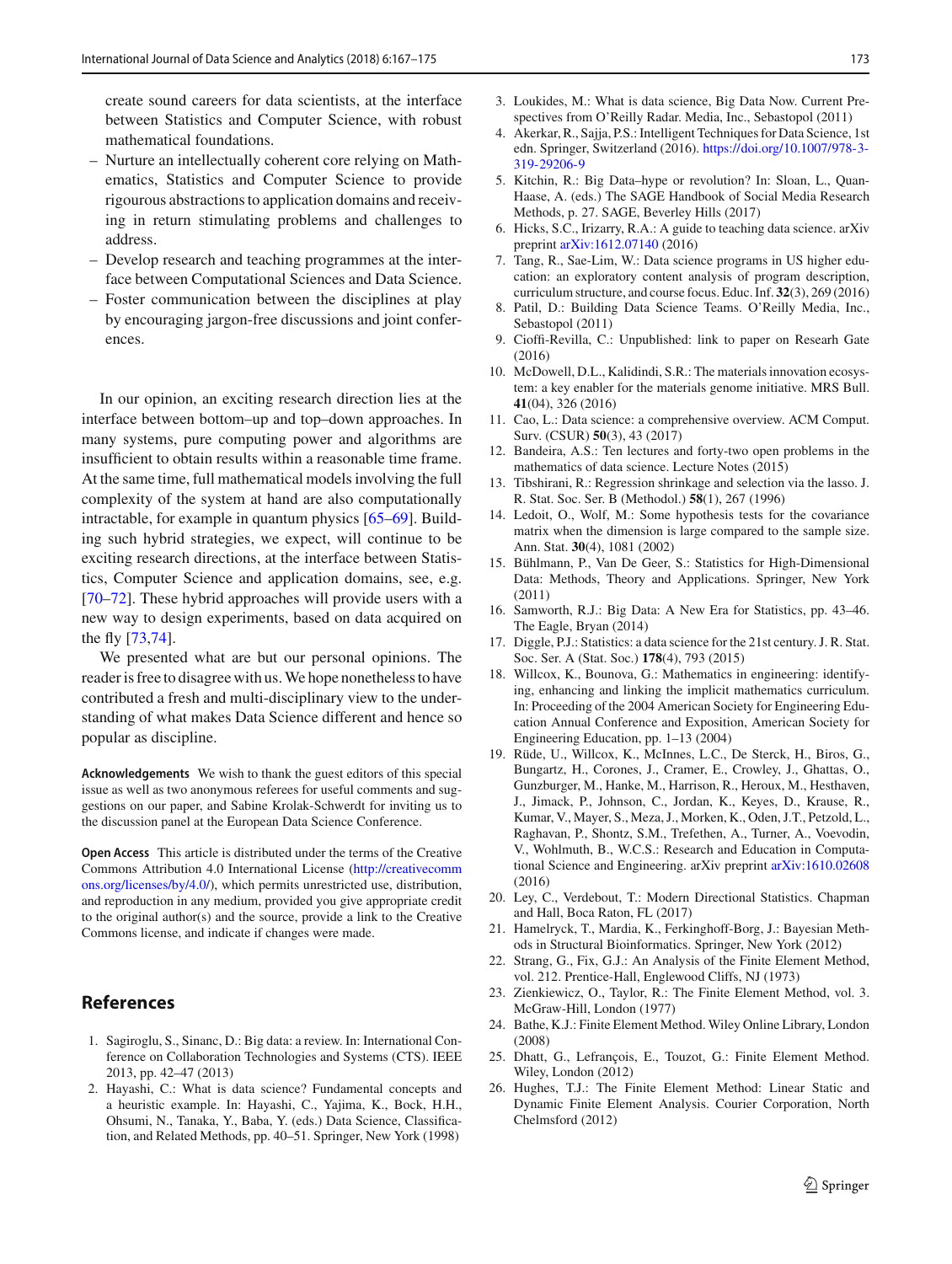- <span id="page-7-0"></span>27. Nguyen, V.P., Rabczuk, T., Bordas, S., Duflot, M.: Meshless methods: a review and computer implementation aspects. Math. Comput. Simul. **79**(3), 763 (2008)
- <span id="page-7-1"></span>28. Hughes, T.J., Cottrell, J.A., Bazilevs, Y.: Isogeometric analysis: CAD, finite elements, NURBS, exact geometry and mesh refinement. Comput. Methods Appl. Mech. Eng. **194**(39), 4135 (2005)
- <span id="page-7-2"></span>29. Nguyen, V.P., Anitescu, C., Bordas, S.P., Rabczuk, T.: Isogeometric analysis: an overview and computer implementation aspects. Math. Comput. Simul. **117**, 89 (2015)
- <span id="page-7-3"></span>30. Marussig, B., Zechner, J., Beer, G., Fries, T.P.: Fast isogeometric boundary element method based on independent field approximation. Comput. Methods Appl. Mech. Eng. **284**, 458 (2015)
- <span id="page-7-4"></span>31. Atroshchenko, E., Xu, G., Tomar, S., Bordas, S.: Weakening the tight coupling between geometry and simulation in isogeometric analysis: from sub-and super-geometric analysis to Geometry Independent Field approximaTion (GIFT). arXiv preprint [arXiv:1706.06371](http://arxiv.org/abs/1706.06371) (2017)
- <span id="page-7-5"></span>32. Song, C., Wolf, J.P.: The scaled boundary finite-element method? Alias consistent infinitesimal finite-element cell method? For elastodynamics. Comput. Methods Appl. Mech. Eng. **147**(3–4), 329 (1997)
- 33. Wolf, J.P., Song, C.: The scaled boundary finite-element method-a primer: derivations. Comput. Struct. **78**(1), 191 (2000)
- 34. Natarajan, S., Ooi, E.T., Saputra, A., Song, C.: A scaled boundary finite element formulation over arbitrary faceted star convex polyhedra. Eng. Anal. Bound. Elem. **80**, 218 (2017)
- 35. Ooi, E., Song, C., Natarajan, S.: A scaled boundary finite element formulation with bubble functions for elasto-static analyses of functionally graded materials. Comput. Mech. **60**, 1–25 (2017)
- <span id="page-7-6"></span>36. Saputra, A., Talebi, H., Tran, D., Birk, C., Song, C.: Automatic image-based stress analysis by the scaled boundary finite element method. Int. J. Numer. Methods Eng. **109**(5), 697 (2017)
- <span id="page-7-7"></span>37. Brebbia, C., Cruse, T.: The boundary element method. J. Appl. Mech. **46**, 718 (1979)
- <span id="page-7-8"></span>38. Simpson, R., Trevelyan, J.: A partition of unity enriched dual boundary element method for accurate computations in fracture mechanics. Comput. Methods Appl. Mech. Eng. **200**(1), 1 (2011)
- <span id="page-7-9"></span>39. Simpson, R.N., Bordas, S.P., Trevelyan, J., Rabczuk, T.: A twodimensional isogeometric boundary element method for elastostatic analysis. Comput. Methods Appl. Mech. Eng. **209**, 87 (2012)
- 40. Scott, M.A., Simpson, R.N., Evans, J.A., Lipton, S., Bordas, S.P., Hughes, T.J., Sederberg, T.W.: Isogeometric boundary element analysis using unstructured T-splines. Comput. Methods Appl. Mech. Eng. **254**, 197 (2013)
- <span id="page-7-10"></span>41. Peng, X., Atroshchenko, E., Kerfriden, P., Bordas, S.: Isogeometric boundary element methods for three dimensional static fracture and fatigue crack growth. Comput. Methods Appl. Mech. Eng. **316**, 151 (2017)
- <span id="page-7-11"></span>42. Fuentes, D., Oden, J., Diller, K., Hazle, J., Elliott, A., Shetty, A., Stafford, R.: Computational modeling and real-time control of patient-specific laser treatment of cancer. Ann. Biomed. Eng. **37**(4), 763 (2009)
- 43. Oden, T., Moser, R., Ghattas, O.: Computer predictions with quantified uncertainty, part I. SIAM News **43**(9), 1 (2010)
- 44. Oden, J.T., Prudhomme, S.: Control of modeling error in calibration and validation processes for predictive stochastic models. Int. J. Numer. Methods Eng. **87**(1–5), 262 (2011)
- 45. Hawkins-Daarud, A., Prudhomme, S., van der Zee, K.G., Oden, J.T.: Bayesian calibration, validation, and uncertainty quantification of diffuse interface models of tumor growth. J. Math. Biol. **67**(6–7), 1457 (2013)
- 46. Prudencio, E., Bauman, P., Faghihi, D., Ravi-Chandar, K., Oden, J.: A computational framework for dynamic data-driven material damage control, based on Bayesian inference and model selection. Int. J. Numer. Methods Eng. **102**(3–4), 379 (2015)
- <span id="page-7-12"></span>47. Oden, J.T., Lima, E.A., Almeida, R.C., Feng, Y., Rylander, M.N., Fuentes, D., Faghihi, D., Rahman, M.M., DeWitt, M., Gadde, M., Cliff, Z.J.: Toward predictive multiscale modeling of vascular tumor growth. Arch. Comput. Methods Eng. **23**(4), 735 (2016)
- <span id="page-7-20"></span>48. Vanik, M.W., Beck, J.L., Au, S.: Bayesian probabilistic approach to structural health monitoring. J. Eng. Mech. **126**(7), 738 (2000)
- 49. Rappel, H., Beex, L.A., Hale, J.S., Bordas, S.: Bayesian inference for the stochastic identification of elastoplastic material parameters: introduction, misconceptions and insights. arXiv preprint [arXiv:1606.02422](http://arxiv.org/abs/1606.02422) (2016)
- 50. Rappel, H., Beex, L.A., Bordas, S.P.: Bayesian inference to identify parameters in viscoelasticity. Mech. Time Depend. Mater. pp. 1–38 (2017)
- <span id="page-7-21"></span>51. Giffard-Roisin, S., Delingette, H., Jackson, T., Fovargue, L., Lee, J., Rinaldi, A., Ayache, N., Razavi, R., Sermesant, M.: Sparse Bayesian non-linear regression for multiple onsets estimation in non-invasive cardiac electrophysiology. In: International Conference on Functional Imaging and Modeling of the Heart. Springer, New York, pp. 230–238 (2017)
- <span id="page-7-13"></span>52. Lê, M., Delingette, H., Kalpathy-Cramer, J., Gerstner, E.R., Batchelor, T., Unkelbach, J., Ayache, N.: Bayesian personalization of brain tumor growth model. In: International Conference on Medical Image Computing and Computer-Assisted Intervention. Springer, New York, pp. 424–432 (2015)
- <span id="page-7-14"></span>53. Le Folgoc, L., Delingette, H., Criminisi, A., Ayache, N.: Sparse Bayesian registration. In: International Conference on Medical Image Computing and Computer-Assisted Intervention. Springer, New York, pp. 235–242 (2014)
- <span id="page-7-15"></span>54. Cotin, S., Delingette, H., Ayache, N.: Real-time elastic deformations of soft tissues for surgery simulation. IEEE Trans. Vis. Comput. Graph. **5**(1), 62 (1999)
- 55. Bui, H.P., Tomar, S., Courtecuisse, H., Cotin, S., Bordas, S.: Real-time error control for surgical simulation. IEEE Trans. Biomed. Eng. (2017). [http://ieeexplore.ieee.org/abstract/](http://ieeexplore.ieee.org/abstract/document/7932498/) [document/7932498/](http://ieeexplore.ieee.org/abstract/document/7932498/)
- <span id="page-7-16"></span>56. Bui, H.P., Tomar, S., Courtecuisse, H., Audette, M., Cotin, S., Bordas, S.: Controlling the error on target motion through realtime mesh adaptation: applications to deep brain stimulation. arXiv preprint [arXiv:1704.07636](http://arxiv.org/abs/1704.07636) (2017)
- <span id="page-7-17"></span>57. Haouchine, N., Dequidt, J., Peterlik, I., Kerrien, E., Berger, M.O., Cotin, S.: Image-guided simulation of heterogeneous tissue deformation for augmented reality during hepatic surgery. In: 2013 IEEE International Symposium on Mixed and Augmented Reality (ISMAR). IEEE, pp. 199–208 (2013)
- <span id="page-7-18"></span>58. Beger, R.D., Dunn, W., Schmidt, M.A., Gross, S.S., Kirwan, J.A., Cascante, M., Brennan, L., Wishart, D.S., Oresic, M., Hankemeier, T., et al.: Metabolomics enables precision medicine:"a white paper, community perspective". Metabolomics **12**(10), 149 (2016)
- <span id="page-7-19"></span>59. Tuegel, E.J., Ingraffea, A.R., Eason, T.G., Spottswood, S.M.: Reengineering aircraft structural life prediction using a digital twin. Int. J. Aerosp. Eng. **2011**, 1 (2011)
- 60. Glaessgen, E., Stargel, D.: The digital twin paradigm for future NASA and US Air Force vehicles. In: 53rd AIAA/ASME/ASCE/AHS/ASC Structures, Structural Dynamics and Materials Conference 20th AIAA/ASME/AHS Adaptive Structures Conference 14th AIAA, p. 1818 (2012)
- 61. Cerrone, A., Hochhalter, J., Heber, G., Ingraffea, A.: On the effects of modeling as-manufactured geometry: toward digital twin. Int. J. Aerosp. Eng. **2014**, 10 (2014)
- 62. West, T.D., Pyster, A.: Untangling the digital thread: the challenge and promise of model-based engineering in defense acquisition. INSIGHT **18**(2), 45 (2015)
- 63. Gabor, T., Belzner, L., Kiermeier, M., Beck, M.T., Neitz, A.: A simulation-based architecture for smart cyber-physical systems. In: 2016 IEEE International Conference on Autonomic Computing (ICAC). IEEE, pp. 374–379 (2016)